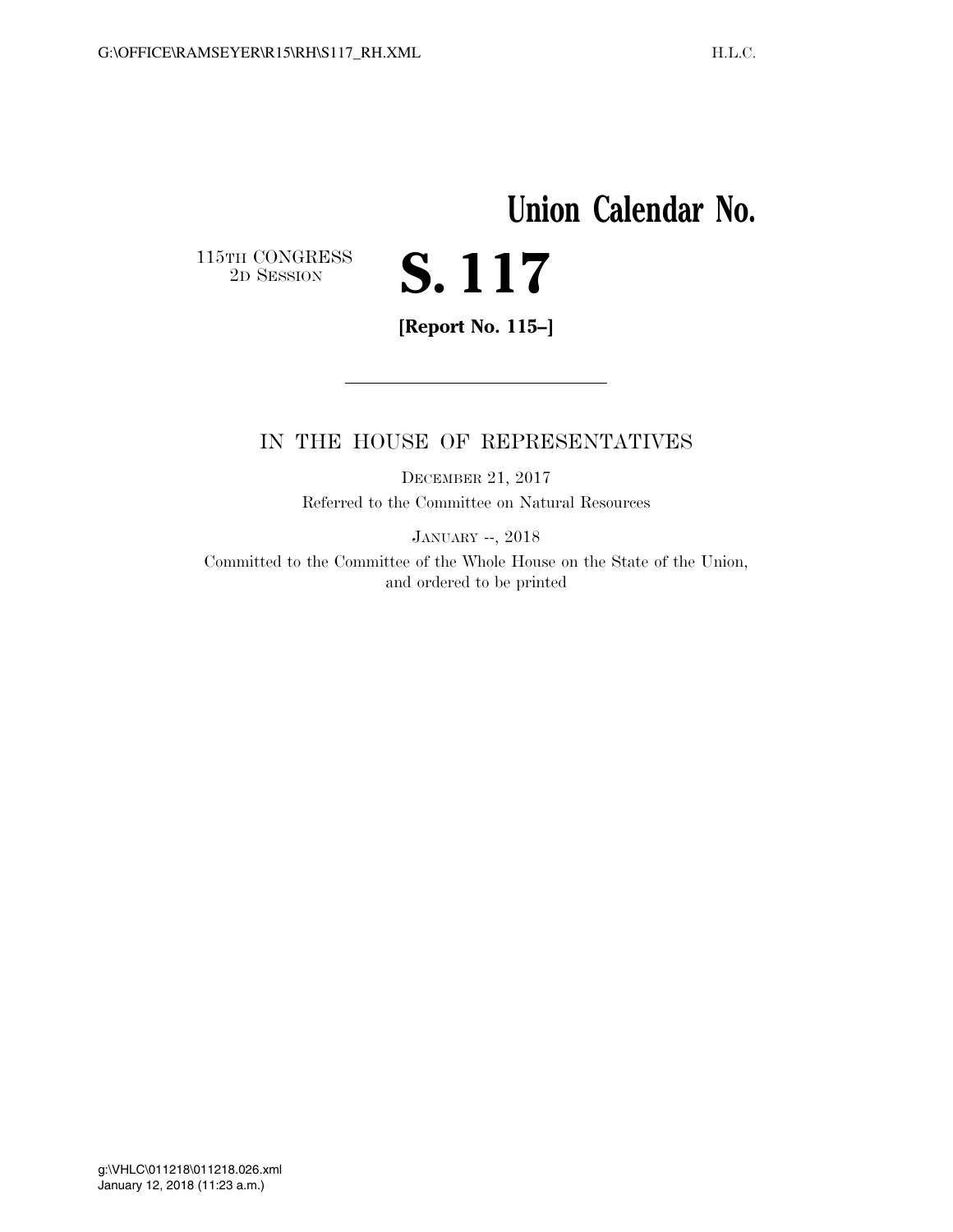## **A BILL**

To designate a mountain peak in the State of Montana as ''Alex Diekmann Peak''.